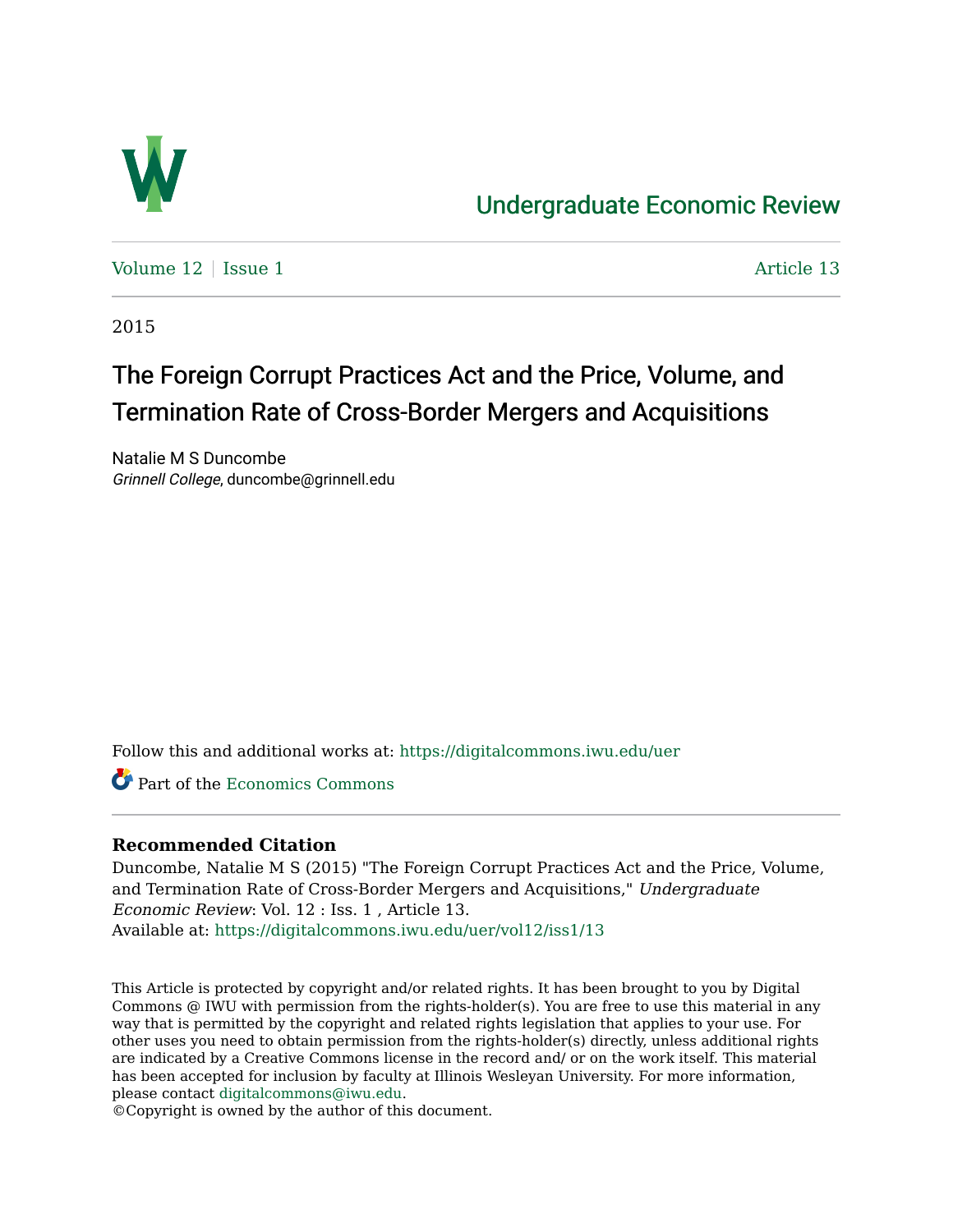## The Foreign Corrupt Practices Act and the Price, Volume, and Termination Rate of Cross-Border Mergers and Acquisitions

## Abstract

Congress enacted the Foreign Corrupt Practices Act (FCPA) in 1977. It has since become an important factor in American firms decision-making in acquiring foreign targets, but its economic impact has gone largely unexamined. I analyze the influence of the risk of an enforcement action under the FCPA on the prices of cross-border mergers and acquisitions (CBMA). In a sample of 13,002 CBMA deals by American acquirers from 1996-2010, I find statistically significant results, suggesting that firms pay on average 3.9 – 5.1% less to acquire targets in countries with higher risk of attention from the FCPA.

## Keywords

cross-border mergers and acquisitions, Foreign Corrupt Practices Act, transnational law, international capital flows

## Cover Page Footnote

I would like to thank Professor Bradley Graham for supervising my research, helping to develop my ideas, and his critiques.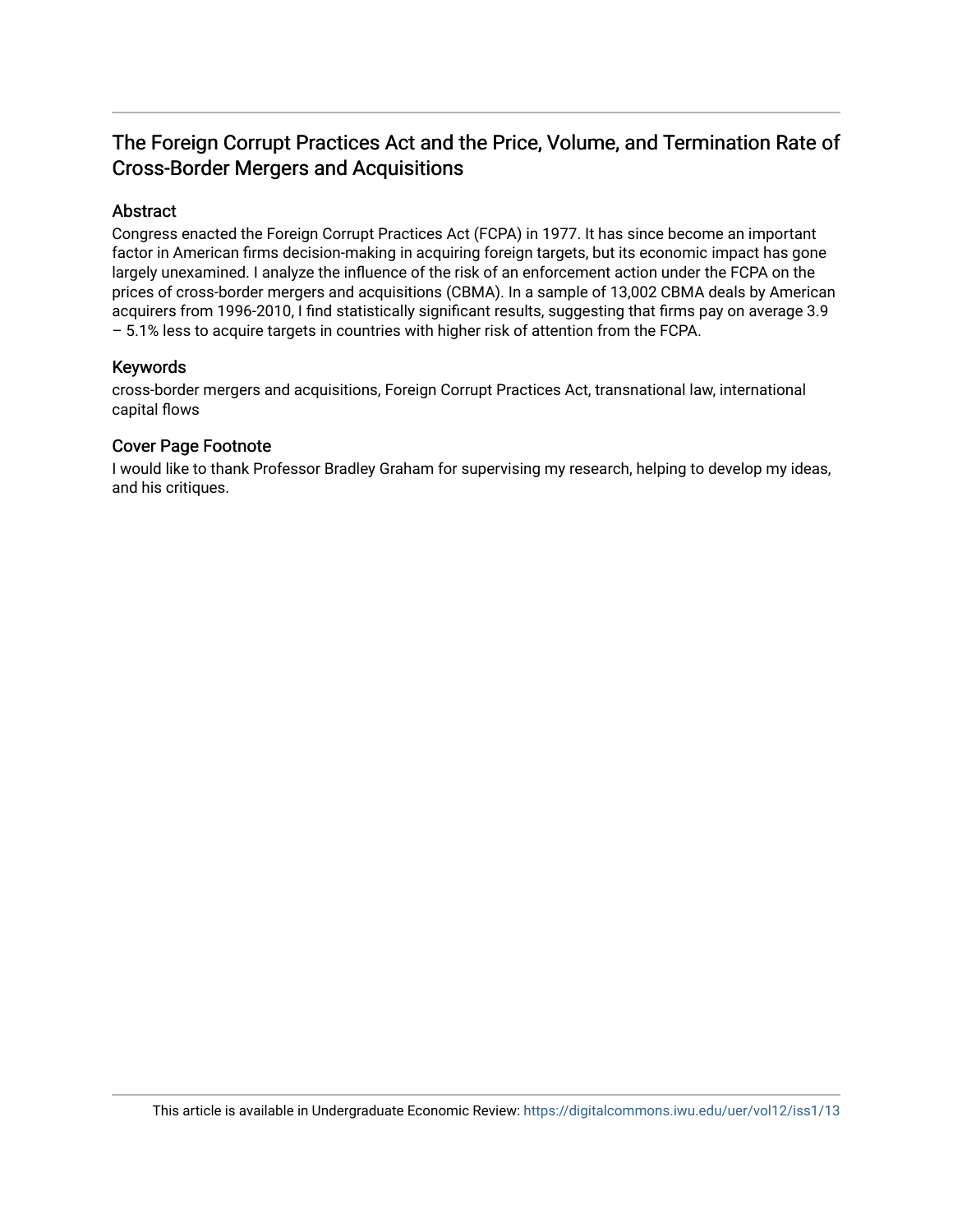## **1. Introduction**

In 1977, Congress enacted the Foreign Corrupt Practices Act (FCPA) in response to the discovery of the widespread use of bribes by US businesses to foreign government officials (Koehler 2012). Under the FCPA, when a firm acquires another firm, the acquiring company can be held responsible for any of its acquisition's violations of the FCPA since 1977.

In my research, I analyze the possible presence of a "risk premium" in cross-boarder mergers and acquisitions (CBMA) deals where the target firm is located in a country that may face closer scrutiny under the FCPA. If the risk of an FCPA action, and the financial and reputational costs associated with it are high, an acquiring firm may be willing to pay less for a target firm than if the target was located in a country that is unlikely to trigger an FCPA enforcement action. Despite the FCPA's relevance to acquiring firms, this area of interest has yet to become a significant area of economic academic research. To my knowledge, no work exists that specifically evaluates the possible monetary impact of the FCPA on CBMA, although a working paper presents initial results that suggest that FCPA enforcement actions are followed by a reduction in the volume of CBMA activity in the target country (Graham & Stroup, 2014). This paper attempts to further fill that gap.

I test the hypothesis that the threat of FCPA enforcement leads to lower prices in CBMA deals by using data on 13,002 cross-border and domestic mergers and acquisitions deals from 1996-2010 by American acquirers as well as a data set including information on all FCPA actions since 1977. The results of the model estimations support the hypothesis that the risk of an FCPA action negatively affects the price of CBMA deals, implying the presence of a risk premium.

The paper is organized as follows. Section II discusses background on the FCPA and CBMA. Section III presents my empirical methodology, and section IV presents the data used to test my hypothesis. Section V analyzes the results of the model estimations. Section VI describes additional robustness examinations. Finally, Section VII contains my conclusions and points for further analysis.

## **2. Background & Literature Review**

## *2.1 Foreign Corrupt Practices Act*

In the wake of investigations after the Watergate scandal, the American public discovered that American firms routinely participated in bribery while doing business abroad. In response to the outcry from this discovery, Congress enacted the FCPA in 1977 to promote a higher ethical standard in global business (Kohler, 2012). The FCPA contains both anti-bribery and record keeping requirements, therefore the Department of Justice (DOJ) and the Securities Exchange Commission (SEC) both take responsibility for enforcing the FCPA. The antibribery provision of the FCPA "prohibits the corrupt payment of money or 'anything of value' to a 'foreign official' in order to 'obtain or retain business'" (Koehler, 2012). Although the law is now over 35 years old, in recent years, the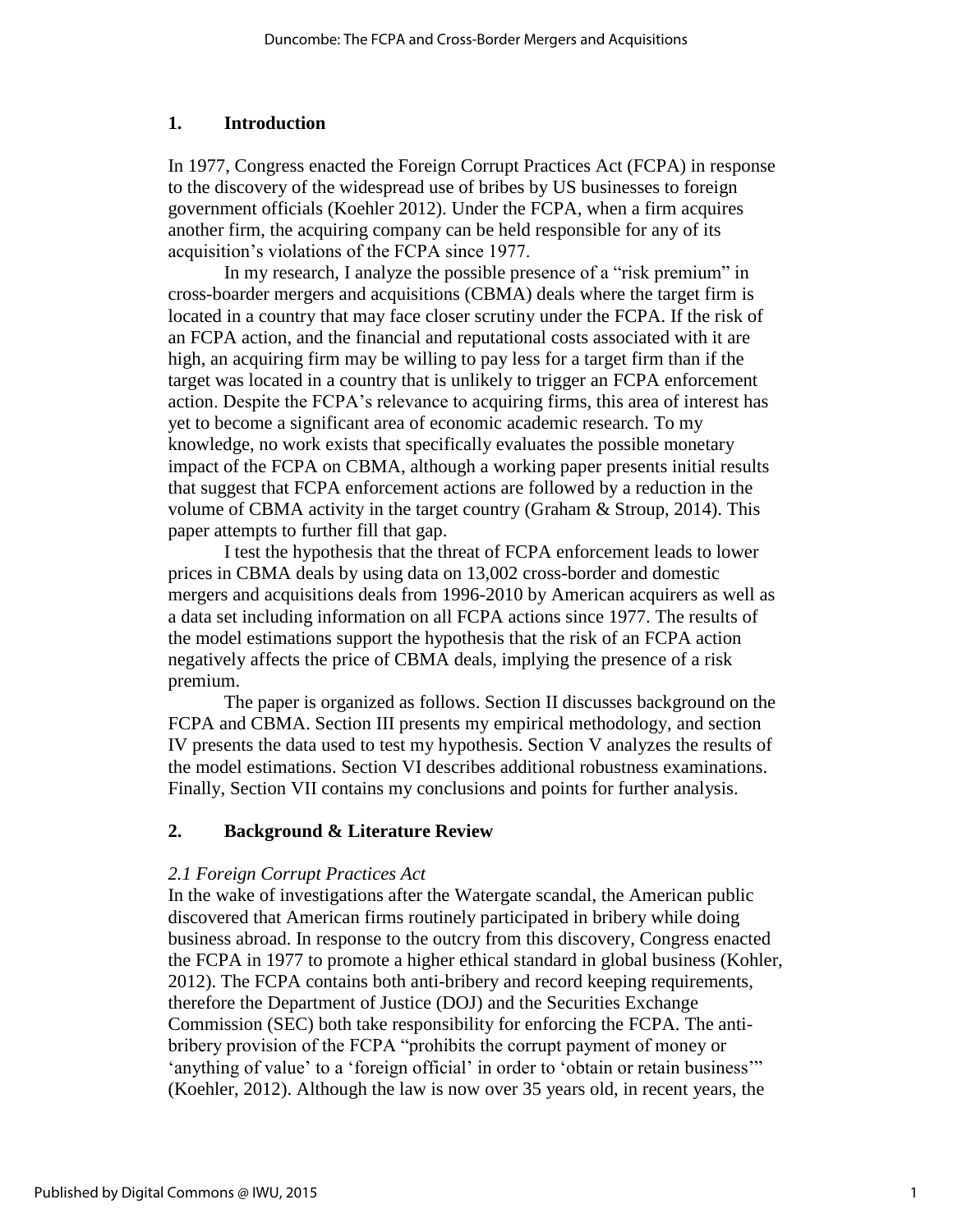FCPA has seen a significant increase in the number of cases prosecuted. In fact, more than 64% of the total number of anti-bribery enforcement actions against publicly traded companies since 1977 has occurred within the last 10 years (Karpoff et al., 2014).

Early research on the FCPA focused on its impact on the competitiveness of American businesses (Hines, 1995). However, recently, research surrounding the FCPA has focused on the determinants and magnitude of FCPA enforcement actions pursued by the DOJ and SEC. Researchers have identified variables such as the involvement of foreign actors, defendant's country of origin, conditions in the bribe-recipient country, corruption levels, and amount of foreign direct investment to be influential in the final judgment of an FCPA action beyond solely the egregiousness of the infraction (Choi & Davis, 2012; McLean, 2012).

*2.2 The Foreign Corrupt Practices Act and Cross-Border Mergers & Acquisitions* For firms, the FCPA has the potential to be an important consideration in their cross-border mergers and acquisitions (CBMA) decisions. Under the law, when a firm acquires another firm, the acquiring company can be held responsible for any of its acquisition's violations of the FCPA since 1977. Thus, more rigorous due diligence in vetting a potential acquisition has become commonplace for firms looking to avoid the heavy financial and reputational costs of an FCPA action (Karkoff et al., 2009). CBMA activity has been increasing since the 1990s and in 2007 was valued at USD 4.4 trillion. <sup>1</sup> With significant capital at stake, the impact of FCPA actions deserves consideration in the evaluation of CBMA deals.

Legal researchers have studied how FCPA violations relate to CBMA, although without attempting to estimate economic relationships. For instance, Lindsey (2009) provides a summary of FCPA cases. In the Lockheed Martin and Titan merger case, the revelation of violations of the FCPA during pre-merger due-diligence eventually led to the termination of the deal. In the case of Latin Node and eLandia, Latin Node discovered violations of the FCPA by their acquisition post-merger. They self-reported the case to the DOJ and paid a criminal fine of \$2 million. The high financial and reputational burdens to an acquiring firm from an inadvertent violation of the FCPA further support the possible presence of a risk premium in acquiring high risk targets.

#### **3. Methodology**

To model the impact of the risk of an FCPA action on CBMA prices, my main theoretical model is a relationship of the form:

$$
P_{ijt} = \alpha + \beta FR_{jt} + \varepsilon_{ijt}
$$
 (1)

where  $P_{i,jt}$  is the price of a CBMA deal of the target firm *i* headquartered in country *j* in year *t* and  $FR_{it}$  represents the perceived risk of an FCPA action in

 $\overline{a}$ 

<sup>&</sup>lt;sup>1</sup> Hall, J., 2007, U.S. Mergers Hit New Record, but Lag Europe, INTLHERALDTRIB., www.iht.com/articles/reuters/2007/12/20/business/OUKBSUK-MERGERS-US.php.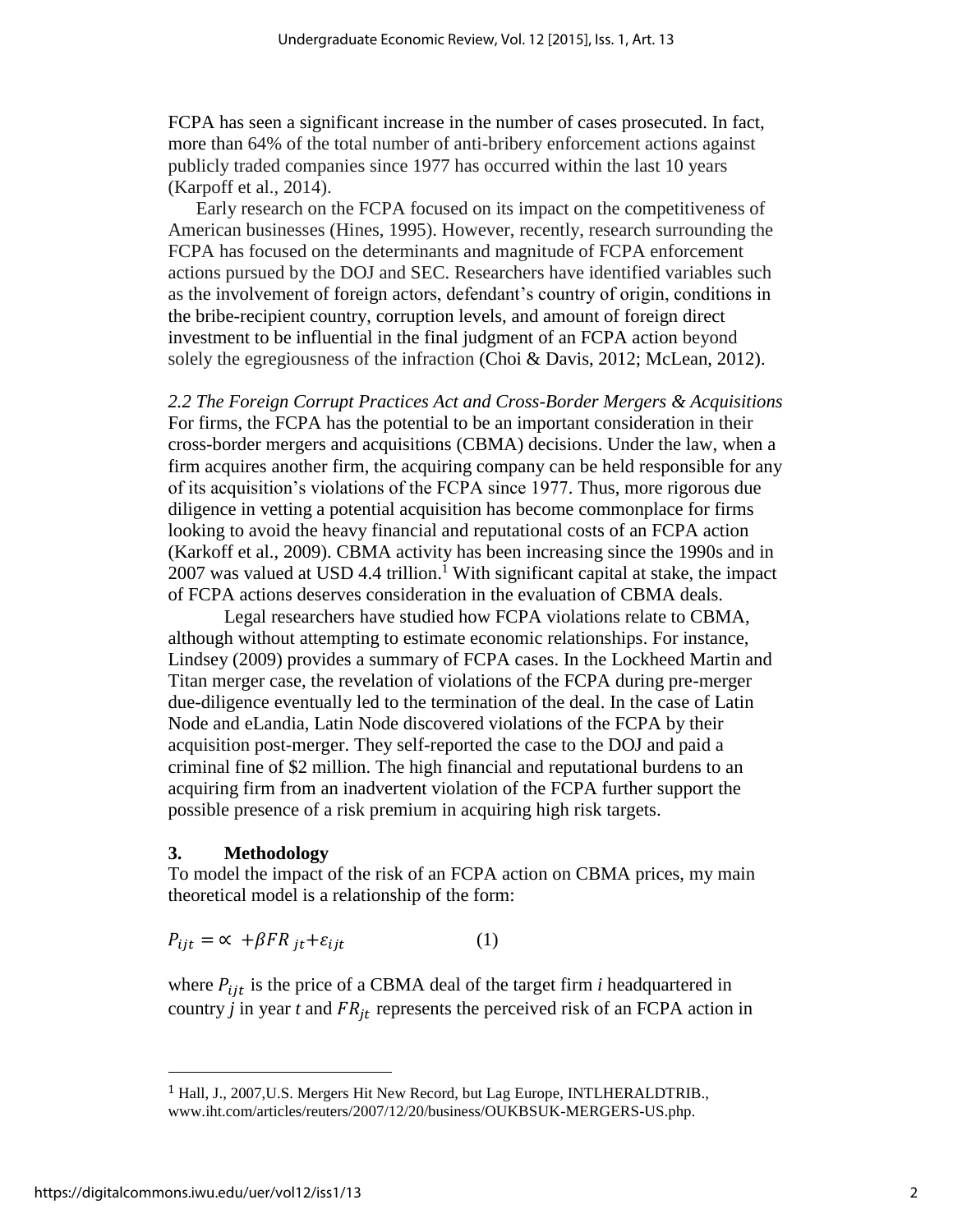country *j* in year *t.* I expect that in countries with a higher risk of a FCPA action, the price of the deals will be lower to account for the added risk.

Since perceived risk in unobservable, I measure it using a set of related variables. The main estimating equation is an OLS regression of the form:

$$
P_{ijt} = \alpha + \beta_1 F A_{jt} + \beta_2 C_{jt} + \beta_3 X_{jt} + \varepsilon_{ijt} \tag{2}
$$

where  $FA_{it}$  is a measure of FPCA actions in country *j* by year *t*.  $C_{it}$  is a measure of corruption in country *j* in year *t,* and I account for additional factors that may influence CBMA deal prices with the inclusion of variable  $X_{it}$ , a vector of macrocountry controls for country *j* in year *t*.

The risk of FCPA action is comprised of two components: risk of prosecution by the DOJ or SEC and actual risk of violating the FCPA. Countries where the cases of FCPA violations have previously been prosecuted will be under closer scrutiny by the DOJ and SEC, therefore I include  $FA_{jt}$  to account for this added focus. Target firms in countries with higher corruption are at higher risk of actually violating the FCPA. The addition of the corruption variable thus accounts for the chance of actually violating the FCPA. Furthermore, economic research on corruption finds a negative relationship between CBMA prices and corruption (Weitzel & Burns, 2006).

I first account for variables that influence the decision to pursue FCPA actions. An FCPA action represents the decision of the DOJ and/or SEC to pursue an action against a firm, and thus may include decision-making factors beyond whether a violation occurred. As demonstrated in the research of Choi et al. (2012) and McClean (2012) the punishment from the DOJ and/or SEC involves other possible political and economic factors beyond simply the egregiousness of a crime. For instance, the United States might have political motivations in discouraging American businesses from moving to China, and thus be more likely to prosecute FCPA violations by target firms in that country.<sup>2</sup> Or, as Choi et al (2012) suggests, the presence of a Mutual Legal Assistance Treaty (MLAT) can lead to higher prosecution rates and fines because the foreign country is willing to reveal more information to the United States' DOJ or SEC during the investigation. I account for this endogeneity issue in prosecution choice by including control variables in my equations that cover potential economic and political factors.

To further control for endogeneity, I control for factors that influence CBMA decisions. Two main motivations for CBMA are 1) efficiency gains from attaining economies of scale and 2) strategic gains from improving competitive positioning (Coeurdacier et al., 2009). Addressing this second point, acquiring firms may look to emerging markets that offer untapped consumer markets and high economic growth rates; these same emerging markets may be more corrupt and more likely to violate the FCPA. I thus include controls that account for economic market factors.

 $\overline{a}$ 

<sup>2</sup> China leads all other nations in number of in FCPA violations within their borders with 30.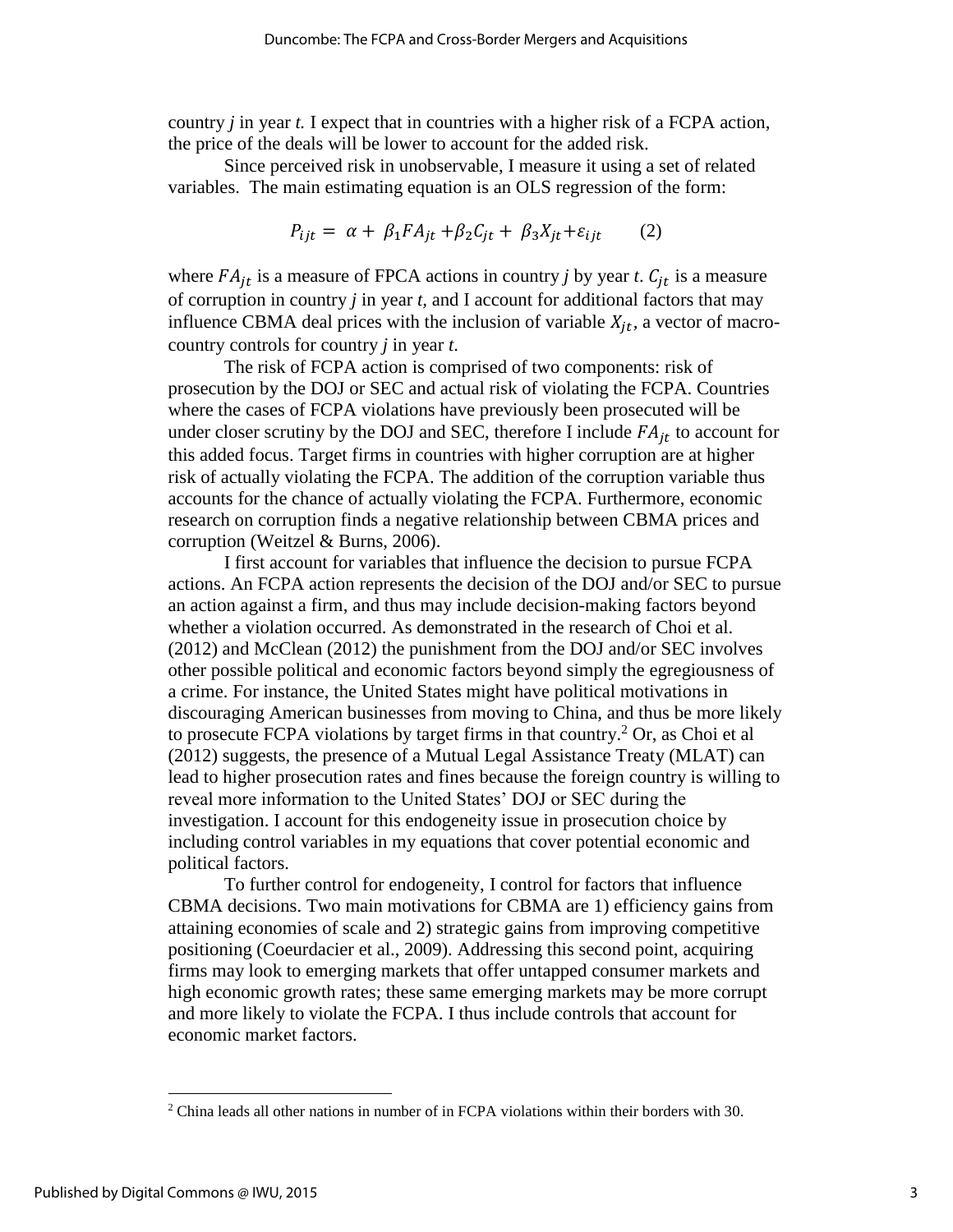Additionally, trade costs associated with CBMA can impact prices (Hijzen et al., 2006; Shimizu et al., 2004). Cultural and geographic differences make successful CBMAs more difficult because firms must overcome language, cultural, and physical barriers in addition to the already difficult process of merging the personnel and functions of two unique firms. I thus include trade cost factors in my controls.

## **4. Data**

Table I reports descriptions, units, and source of all data. CBMA data comes from Bloomberg and includes 13,002 domestic and cross-border mergers and acquisition deals announced between January 1, 1996 and December 31, 2010 with a U.S. based acquirer to 133 target countries. The deal prices will be represented by the listed announced total deal values. In my regressions, I use log of announced total deal values. I index announced total values into current US dollars using the consumer price index from the Bureau of Labor Statistics.

A review of the CBMA data reveals several deals that involve multiple target countries, and in order to isolate the impact of the FCPA risk and country factors, I remove these 63 deals from the data set. Additionally, I drop deals with announced total deal values of zero. When investigated, some of these deals possess actual deal values not equal to zero and others' actual deal values remain undisclosed. In order to remain consistent, I remove these deals. Finally, I drop deals with missing announced deal values. I also drop deals that occurred in territories and dependencies such as the British Virgin Islands and Guernsey. This leaves me with a sample of 6902 deals for my estimations.

To measure FCPA risk, I use data on FCPA actions since 1977 used in Graham and Stroup (2014) and assembled from the DOJ/SEC case releases. It includes 256 actions in 69 countries. The FCPA variable was added as a count variable totaling all FCPA actions in the country up to the year of the deal.

To measure corruption, I employ the Control of Corruption Indicator (CCI) compiled by the World Bank. The index covers the years 1996-2010 and includes indicators for 214 countries. The CCI index is scaled from -2.5 to 2.5 with 2.5 being the strongest control of corruption and -2.5 the lowest.

As described in the previous section, to control for country-level variations that may impact FCPA enforcement and CBMA prices, I include variables to cover economic conditions and trade costs. Economic indicators tested include Growth Rate per year from the World Bank and Gross Domestic Product (GDP), GDP per capita, and population from the gravity data set of the Centre d'Etudes Prospectives et d'Informations Internationales (CEPII). I account for possible trade costs with geographic, cultural, and political closeness measures. Geographic distance is measured by time difference between the US and the target country from the CEPII gravity data set. I approximate cultural closeness with the common legal structure and common language gravity variables from CEPII.

Finally, I use proxies for degree of political alignment including membership in the General Agreement on Tariffs and Trade (GATT) from the gravity dataset from CEPII, Mutual Legal Assistant Treaties (MLAT) with the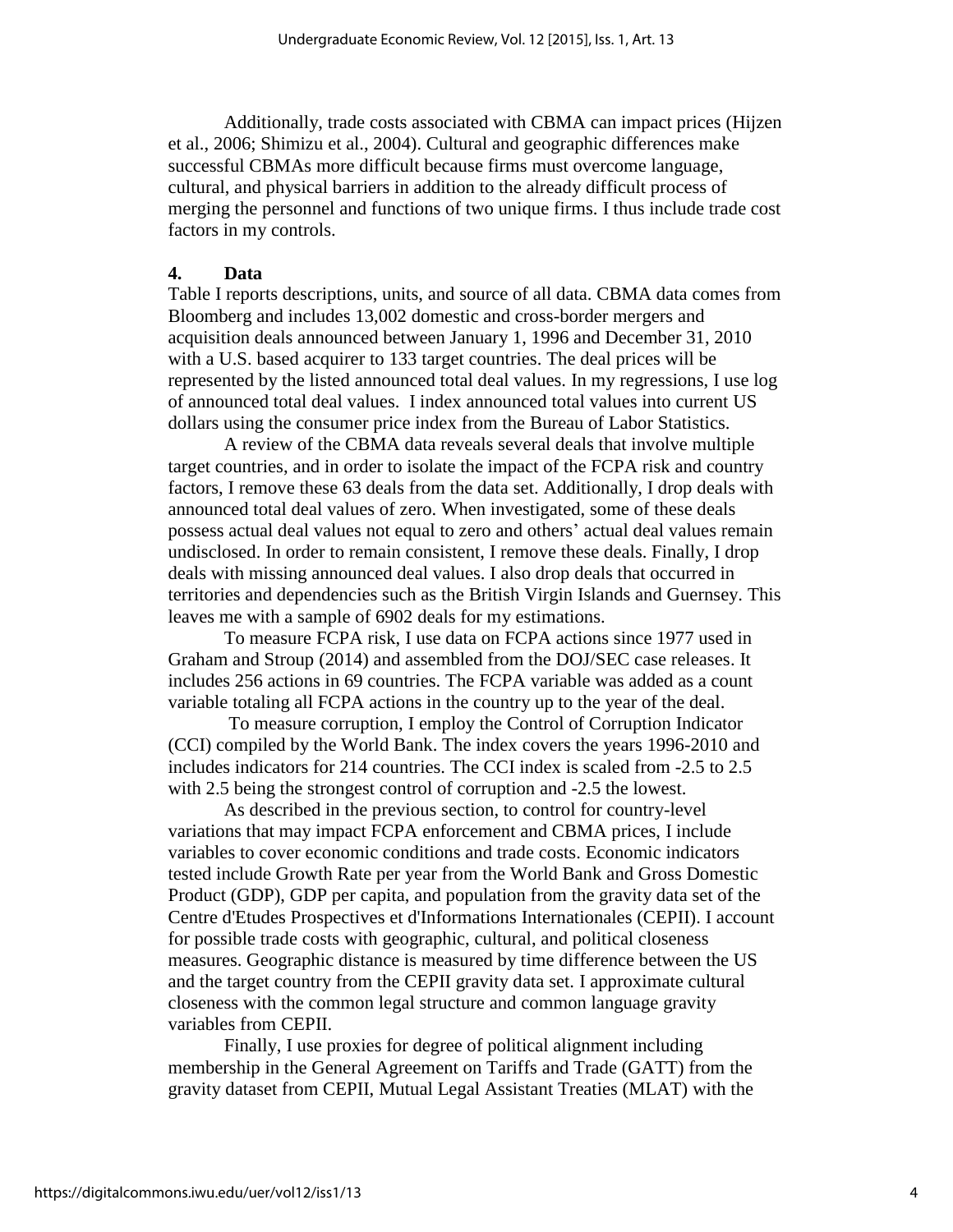United States, which I compile by hand from lists of treaties on the Library of Congress' THOMAS website, and a presence of a Regional Trade Agreements (RTA) with the United States, which I also compile by hand from the World Trade Organization's list of regional trade agreements. In line with Choi et al. (2012), I predict that the presence of a MLAT will result in an increase in the risk premium for firms. The presence of a GATT or an RTA should result in increased prices because they reduce other trade barriers making targets in member countries more attraction.

#### **5. Empirical Results**

Table II presents the results from the estimation of equation (2). Column (1) reports estimations of the equation without additional controls and Column (2) adds year fixed-effects. The coefficient of interest for FCPA is negative and significant as hypothesized. Column (3) and (4) add the controls described in Section III. Column (3) uses Common Official Language to proxy for the trade cost of cultural closeness and Column (4) uses Common Legal Origin. The coefficient of FCPA remains negative and significant. Based on the regressions including controls, the magnitude of the coefficient suggests that for each added action in a target country, and thus added risk of prosecution, the announced price of the deal will be on average 3.9 - 5.1% less. The reported prices are only for deals that were completed. Deals that did not go through because they were deemed too risky are not represented in the data. The omission of these data points bias the results downward because they would have represented deals with higher risk premiums and thus lower prices. The coefficient on the Control of Corruption Indicator is positive and significant, confirming the results of Weizel & Burns (2006). Countries with a better Control of Corruption see higher deal prices on average.

Consistent with the proposed motivations for strategic gains through CBMA described by Coeurdacier et al., (2009), GDP has a significant positive coefficient; consistent with the theory the firms use CBMA to gain market share in thriving markets. The coefficient of GDP Growth Rate is negative but insignificant possibly suggesting that firms will pay less to acquire firms in emerging markets with high growth but also high investment risk.

Time Difference, which accounts for trade costs associated with geographic distance, has a significant positive coefficient. This is in contrast to the trade cost theory presented by Hijzen et al. (2006) and Shimizu et al. (2004). When taking the log of time difference to account for this possible distribution, the coefficient of time difference remains positive but is no longer significant. This regression is not shown.

Also contrary to trade cost theory, the proxies for cultural closeness, common legal origin and common official language are both negative although only having a common legal origin is significant. Finally, none of the proxies for political closeness, MLAT, RTA, or GATT membership, are significant. These variables are also highly correlated, so I only include the MLAT variable. This variable coefficient has a negative sign, corresponding with the research in Choi et al. (2012).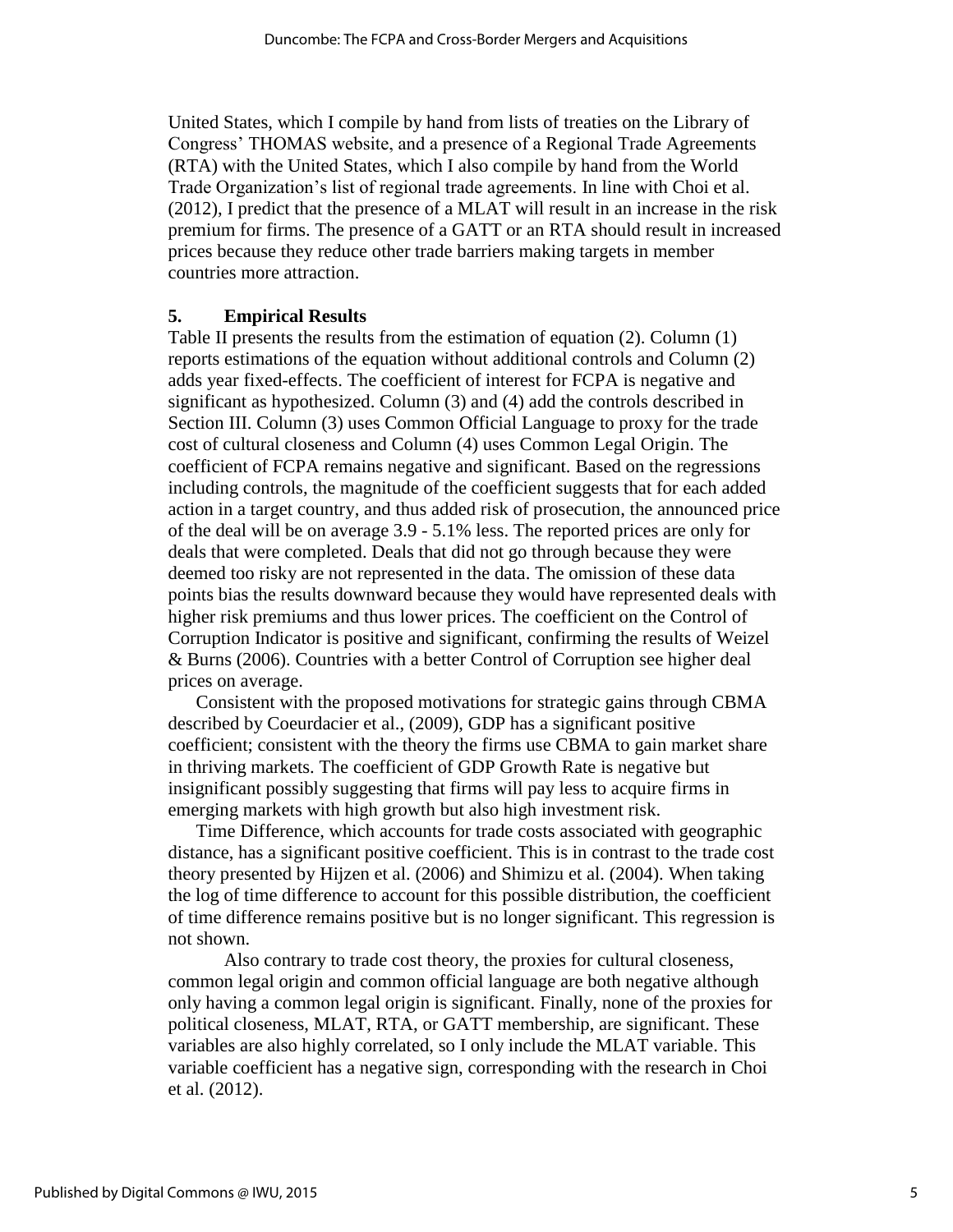I use clustered errors grouped by country in my estimation. I have a clustering issue in my regression estimation since I examine CBMA using data at the firm level and my explanatory variables only use country level data. Target firms may display within country correlations that would not be accounted for in my current model. By adding clustered errors, I account for the group-level error component.

#### **6. Additional Examinations**

## *6.1 Termination Rate*

#### *6.1.1 Background and Model*

In 2003, Lockheed Martin & Titan announced that they would merge, however, revelation of violations of the FCPA by Titan during post-announcement due diligence resulted in the termination of the merger. Based on the case of Lockheed Martin & Titan, I investigate whether a higher risk of FCPA action impacts the likelihood of an announced deal terminating before its completion.

To test the effect of FCPA action risk on termination rate, I use a Probit model:

$$
P(T)_{ijt} = \alpha + \beta_1 F A_{jt} + \beta_2 C_{jt} + \beta_3 X_{jt} + \varepsilon_{ijt} \tag{3}
$$

where  $T_{ijt}$  takes on a unit value if the deal of target firm *i* located in country *j* in year  $t$  is terminated after the announcement,  $FA_{jt}$  is a measure FPCA action risk in country *j* in year *t*.  $C_{jt}$  is a measure of actual corruption in country *j* in year *t*, and  $X_{it}$  is a vector of macro-country controls for country *j* in year *t*. FCPA risk factors should positively correlate with terminated deals.

With a Probit model, clustered errors are not possible, so to add validation I also run an OLS regression of the form:

$$
T_{jt} = \alpha + \beta_1 F A_{jt} + \beta_2 C_{jt} + \beta_3 X_{jt} + \varepsilon_{ijt} \tag{4}
$$

where  $T_{ijt}$  is the termination rate of deals in country *j* in year *t*.

#### *6.1.2 Results*

Table III shows results for equations (3) and (4). Column (1) reports the Probit estimation without controls, and Column (2) adds controls. Column (3) reports the OLS estimation without controls, and Column (4) adds controls. Examining the Probit regression, when controls are added, the estimated FCPA coefficient is negative. This is in contrast to my expectations that an increased risk of FCPA violation will lead to a higher chance of termination. However, the estimated coefficient is insignificant. The Control of Corruption estimated coefficient is positive as hypothesized although it is also insignificant. The OLS estimation showcases similar relationships in the coefficients.

GDP Growth Rate has a significant positive estimated coefficient suggesting that deals in target countries with higher growth, usually more volatile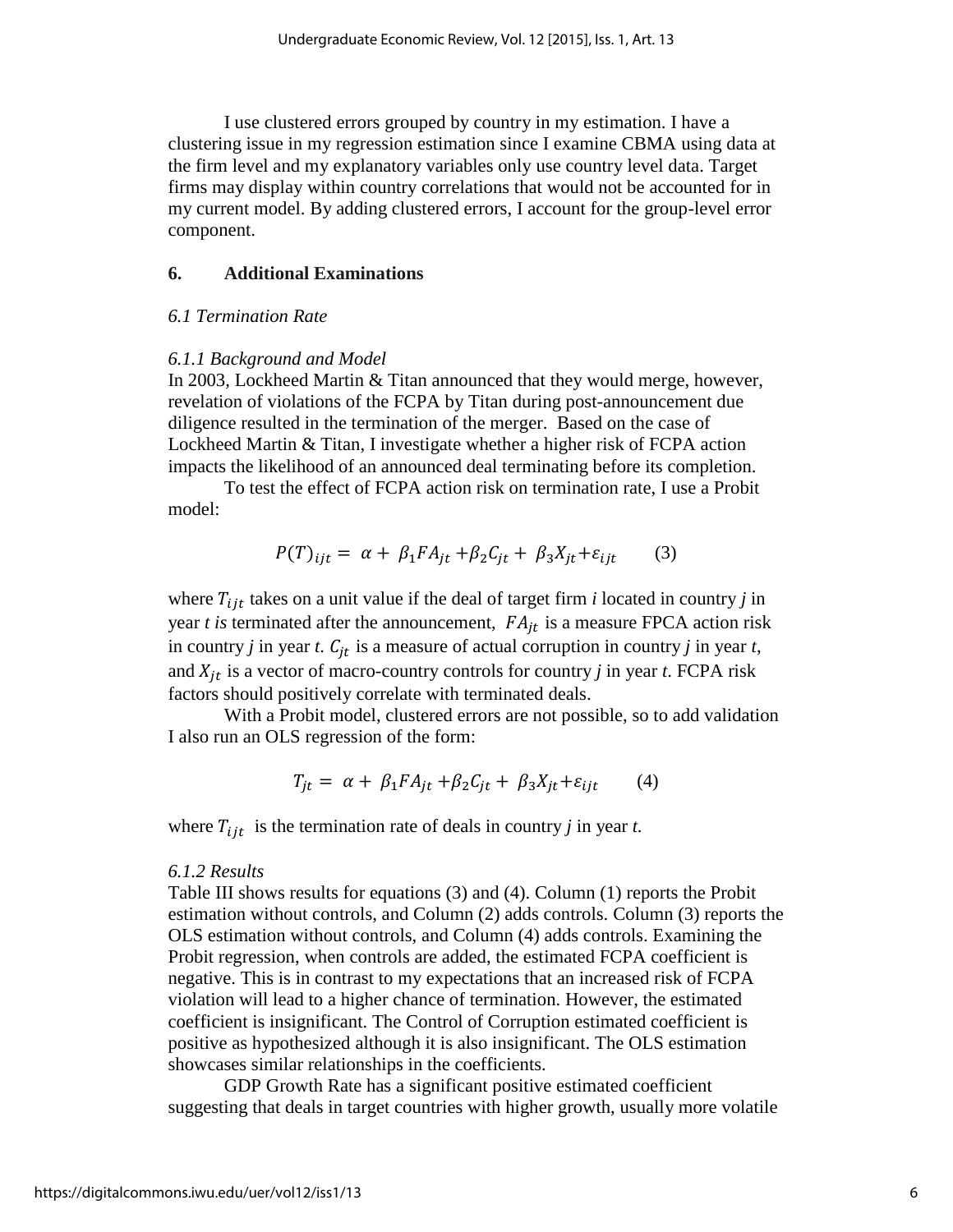markets, are more likely to be terminated after the announcement. This estimated coefficient becomes insignificant in OLS, but holds the same relationship.

In support of trade cost theory, common official language has a positive estimated coefficient in both the Probit and OLS estimations although it is only significant with OLS. Contrary to trade cost theory, geographic distance, as measured by time difference, has a significant negative estimated coefficient suggesting that deals between firms that are further apart are less likely to be terminated. OLS shows a similar relationship between distance and termination. In these cases more rigorous pre-merger diligence may be done to address compatibility. Or, geographic closeness could mean that the acquirer discovers more information about the target firm post-announcement that results in a termination of the deal. The MLAT variable is insignificant in both models.

#### *6.2 Industry Impacts*

#### *6.2.1 Background and Model*

Hijzen et al. (2006) distinguish empirically between horizontal (firms in the same industries) and vertical (firms in different industries) deal prices. Their research suggests the need to examine the impact of firm and industry characteristics on CBMA prices. To test this theory, my new model specification adopts equation (2) and adds firm characteristics and industry variables:

$$
P_{ijt} = \alpha + \beta_1 FA_{jt} + \beta_2 C_{jt} + \beta_3 X_{jt} + \beta_4 F_{ijt} + \beta_5 I_{ijt} + \varepsilon_{ijt} \tag{5}
$$

where  $P_{ijt}$  is the price of a deal of target firm *i* located in country *j* in year *t*,  $FA_{jt}$  is a measure FPCA action risk in country *j* in year *t*.  $C_{jt}$  is a measure of actual corruption in country  $j$  in year  $t$ , and  $X_{it}$  is a vector of macro-country controls for country  $j$  in year.  $F_{ijt}$  represents firm characteristics of acquirer and target firms in deal *i* of with the target located in country *j* in year *t*.  $I_{ijt}$  represents the industry of the target and acquirer firm in deal *i* with the target located in country *j* in year *t.* 

To control for firm characteristics, I include a variable of target firm size; larger targets will command higher prices. Data on firm characteristics comes from Bloomberg. I use log of acquirer and target total assets and log of acquirer and target number of employees to control for firm size. I index announced total values, acquirer total assets, and target total assets data into current dollars using the consumer price index from the Bureau of Labor Statistics.

I include industry data in two ways. First, I control for horizontal deals (acquirer and vertical deals as suggested by Hijzen et al. (2006). I expect horizontal deals to correlate with higher prices because more knowledge of the industry leads to less risk and a higher chance of success. Second, I group deals by interaction level of the target firm industry with government. Industries with a high-level of government interaction present a higher risk for FCPA violations than medium and low chance of interaction industries because these businesses may have a higher necessity for bribery to successfully carry out their business. Based on industry data from Bloomberg, I categorize industries with a high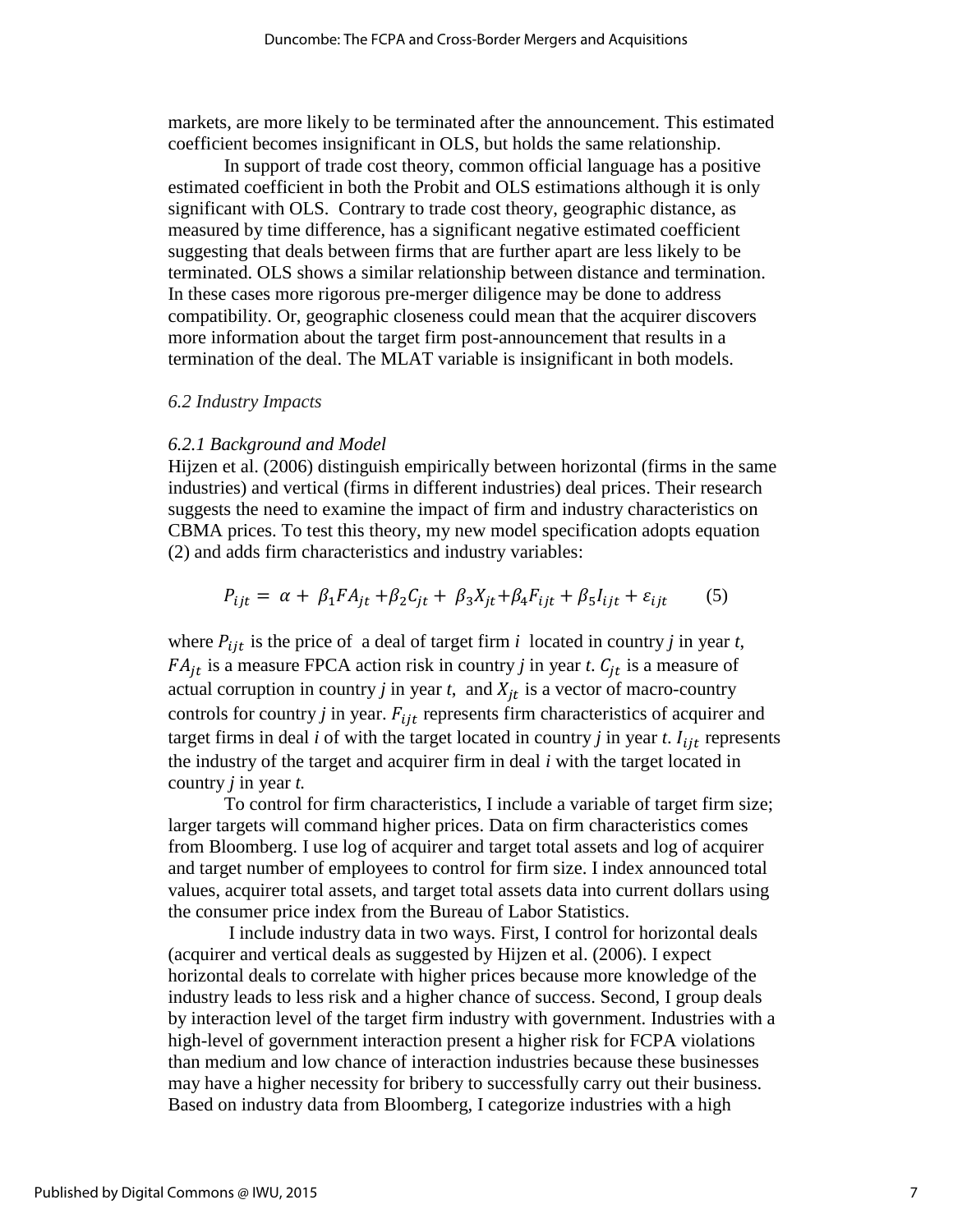chance of interaction industry sectors to include basic materials, energy, Government, and utilities. Under a medium chance of interaction industry sectors are communications, financial, and funds. Finally, I categorize low chances of government interaction industries as consumer, cyclical and non-cyclical, industrial, and technology sectors.

#### *6.2.2 Results*

Table IV shows results for equation (5). Column (1) reports estimates for the controls used in my main regression. Column (2) adds a dummy if the target and acquiring firm are in the same industry. Column (3) adds dummies for level of government interaction. Column (4) includes controls for target size. Column (5) includes all industry controls.

The estimated coefficient for FCPA actions is negative for all regressions although it loses significance with the addition of target size controls. The estimated coefficient of Control of Corruption remains positive but loses significance with the addition of industry variables.

When added to the main regression equation individually, all industry controls have significant estimated coefficients. The estimated coefficient for horizontal deals is positive supporting the research of Hijzen et al. (2006). The estimated coefficients for target firm size controls are both significant and positive supporting the hypothesis that larger firms attract higher prices. These coefficients remain significant when all industry controls are added to the model. The high and medium government interaction dummies both have positive estimated coefficients. This may suggest that acquirers are willing to pay more for firms that already interact with government in order to navigate more complicated bureaucracies, which may also include navigating corruption.

The other controls remain consistent with the main estimated equation; however with the addition of target size controls the sign of GDP's estimated coefficient changes and becomes insignificant.

#### *6.3 Governance*

#### *6.3.1 Background and Model*

Rossi & Volpin (2004) demonstrate a positive relationship between CBMA and governance factors such as accounting standards. Based on their research, it makes sense to account for governance in my regressions. However, corruption is a component of governance; countries with better governance can also expect lower corruption levels. Therefore, I don't include both variables in my main regression. I thus create a separate model to test influence of governance on the prices of CBMA:

$$
P_{ijt} = \alpha + \beta_1 F A_{jt} + \beta_2 G_{jt} + \beta_3 X_{jt} + \varepsilon_{ijt} \tag{6}
$$

where  $P_{ijt}$  is the price of the deal with target firm *i* located in country *j* in year *t*,  $FA_{it}$  is a measure FPCA action risk in country *j* in year *t*.  $G_{it}$  is a measure of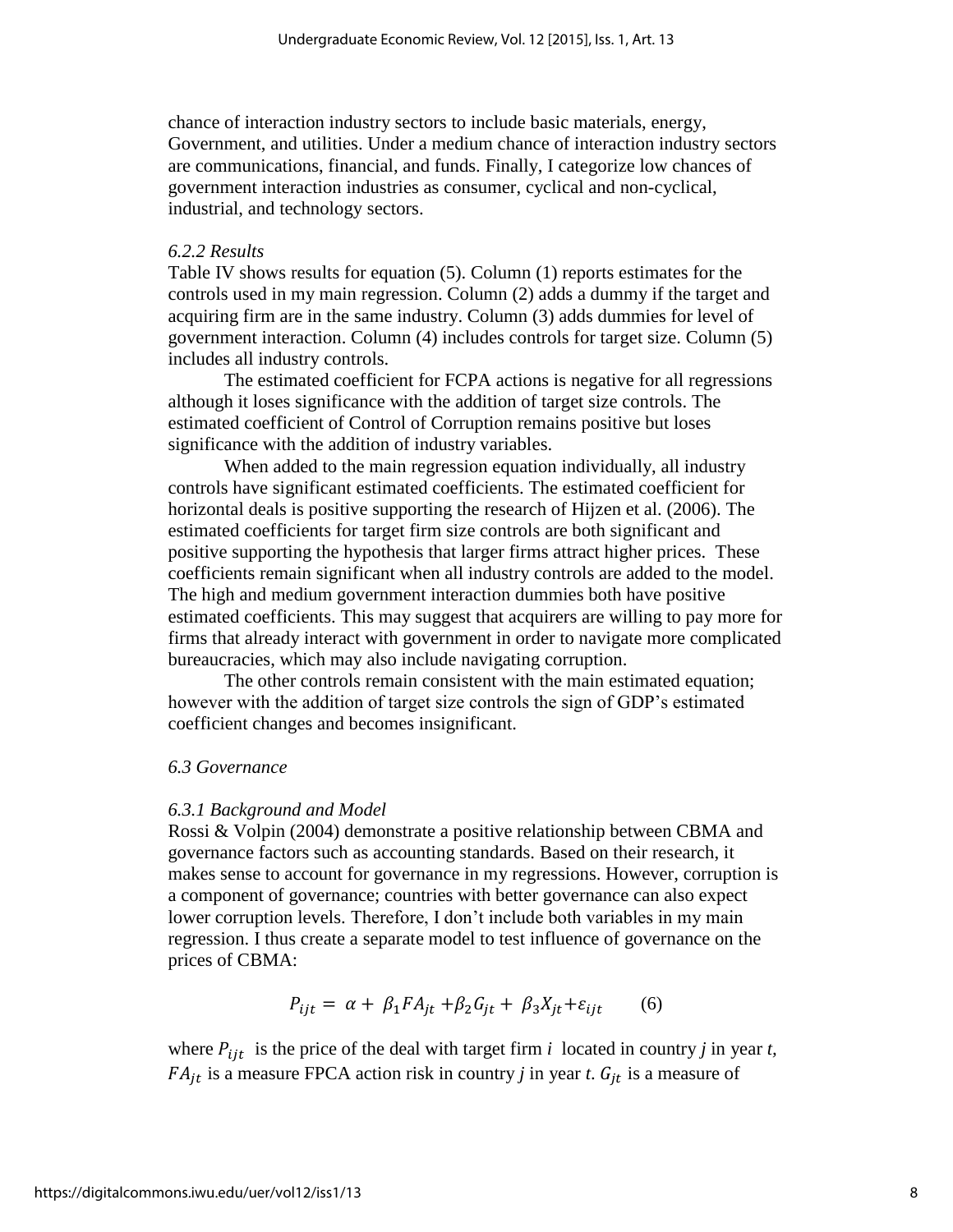Governance in country *j* in year *t*, and  $X_{it}$  is a vector of macro-country controls for country *j* in year *t*.

Graham & Stroup (2014) use the World Bank's Government Effectiveness Indicator (GEI) as their proxy for corruption, and based on their research I also use the GEI as a proxy for governance. The index covers the years 1996-2010 and includes indicators for 215 countries. The GEI is on a scale from -2.5 to 2.5 with - 2.5 being the poorest governance and 2.5 being the strongest. The CCI and GEI have a very high correlation further demonstrating the necessity of evaluating each component separately.

#### *6.3.2 Results*

Table V shows results for the estimation of equation (6). As in the estimation of the main equation (2), Column (1) reports estimations of the equation without controls and Column (2) adds year fixed effects. The coefficient of interest for FCPA is negative and significant as hypothesizes. Column (3) and (4) add the controls described in Section III. Column (3) uses Common Official Language to proxy for the trade cost of cultural closeness and Column (4) uses Common Legal Origin. Examining, Column 4, the coefficient of FCPA actions remains negative and significant. The magnitude of the coefficient suggests that for each added action in a target country, and thus added risk of prosecution, the announced price of the deal will be on average 5.57% less.

The estimated coefficient for governance is positive and significant, matching the result of the control of corruption proxy in the estimation of equation (2). The coefficients also have similar magnitudes although those for governance are slightly lower when controls are added. The sign and significance of the controls also match those in the estimation of equation (2). I again use clustered errors grouped by country in my estimation.

#### **7. Conclusion**

This research paper attempted to analyze the impact of the risk of FCPA enforcement on CBMA prices and termination rates. The OLS estimation techniques employed in my main analysis reveal a clear negative impact of FCPA risk on deal value and support my initial hypothesis that firms pay lower prices, up to 5.1% less, in deals with a higher risk of eventual FCPA enforcement action in order to negate this risk.

Legal researchers have focused on the impact of the FCPA on firms in CBMA deals, but this article represents the first attempt to quantify these impacts. The presence of a possible risk premium in CBMA deals with a higher threat of violating the FCPA offers a first step in examining the law's influence on US firms. Further examinations could continue to examine the role of a firm's industry in interactions with the FCPA. This research is limited by its examination deals with a United States based acquirer. FCPA actions have been filed against foreign firms as well, and an expansion of the study could highlight if a risk premium applies to these foreign firms. The FCPA was created to set a standard in global business; so foreign firms would also have to be examined to truly evaluate the success of its mission.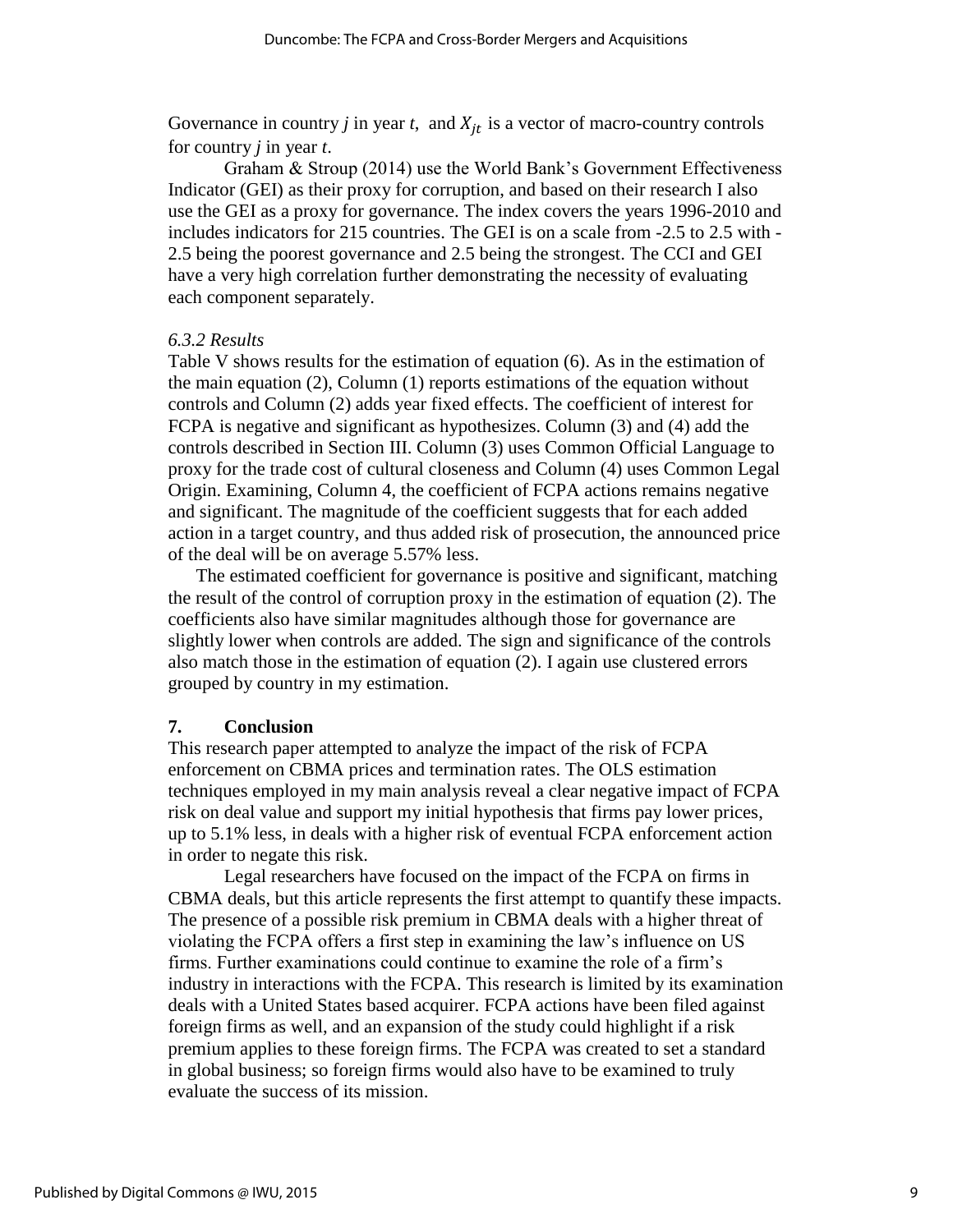## **8. References**

- Boudier, F., Lochard, J., How do cross-border mergers & acquisitions answer to deregulation in services?, The World Economy, 2013, Vol. 36:1424-1441.
- Cartwright, S., Schoenberg, R., 30 years of mergers and acquisitions research: recent advances and future opportunities, British Journal of Management, 2006, Vol. 17: S1–S5.
- Choi, S.J., Davis, K.E., Foreign Affairs and Enforcement of the Foreign Corrupt Practices Act, Journal of Empirical Legal Studies, 2014, Vol. 11: 409-445.
- Cuervo-Cazurra, A., Who cares about corruption?, Journal of International Business Studies, 2006, Vol. 37(6): 803-822.
- Hines, J.R., 1995, Forbidden Payment Foreign Bribery and American Business after 977, NBER Working Paper No. 5266.
- Graham, B., Stroup, C., Does Anti-Bribery Enforcement Deter Foreign Investment?, 2014, available at http://ssrn.com/abstract=2447910
- Hijzen, A., Görg, H., Manchin, M., Cross-border mergers and acquisitions and the role of trade costs, European Economy – Economic Papers, 2006, No. 242.
- Karkoff, D.S., Parkinson, J.T., Balsanek, K.L., Foreign Corrupt Practices Act: FCPA due diligence in the context of mergers and acquisitions, 2009, Bloomberg Corporate Law Journal Vol. 4:101-116.
- Koehler, M., The story of the foreign corrupt practices act, 2012, *Ohio State Law Journal,* Vol: 73, 929-1013.
- Lindsey, C., More than you bargained for: Successor liability under the U.S. Foreign Corrupt Practices Act, Ohio Northern University Law Review, 2009, Vol. 35: 959 - 971.
- McLean, N., Cross-national patterns in FCPA enforcement, *Yale Law Journal*, 2012, Vol. 121(7): 1970-2011.
- Rossi, S., Volpin, P.F., Cross-country determinants of mergers and acquisitions, Journal of Financial Economics, 2004, Vol. 74: 277-304.
- Shimizu, K., Hitt, M.A., Pisano, V., Vaidyanatha, D., Theoretical foundations of cross-border mergers and acquisitions: a review of current research and recommendations for the future, Journal of International Management, 2004, Vol. 10:307-353.
- Weitzel, U., Berns, S., Cross-border takeovers, corruption, and related aspects of governance, Journal of International Business Studies, 2006, Vol. 37: 786-806.

#### **9. Tables**

#### Table I: List of Data Descriptions and Sources

| Variable<br>Description |                                                                         | ource         |  |  |
|-------------------------|-------------------------------------------------------------------------|---------------|--|--|
| <b>Main Regression</b>  |                                                                         |               |  |  |
| Deal Value              | Logged, millions of USD, adjusted<br>for inflation                      | Bloomberg     |  |  |
| <b>FCPA</b> Actions     | Count for every FCPA action in<br>country up to and including that year | Graham et al. |  |  |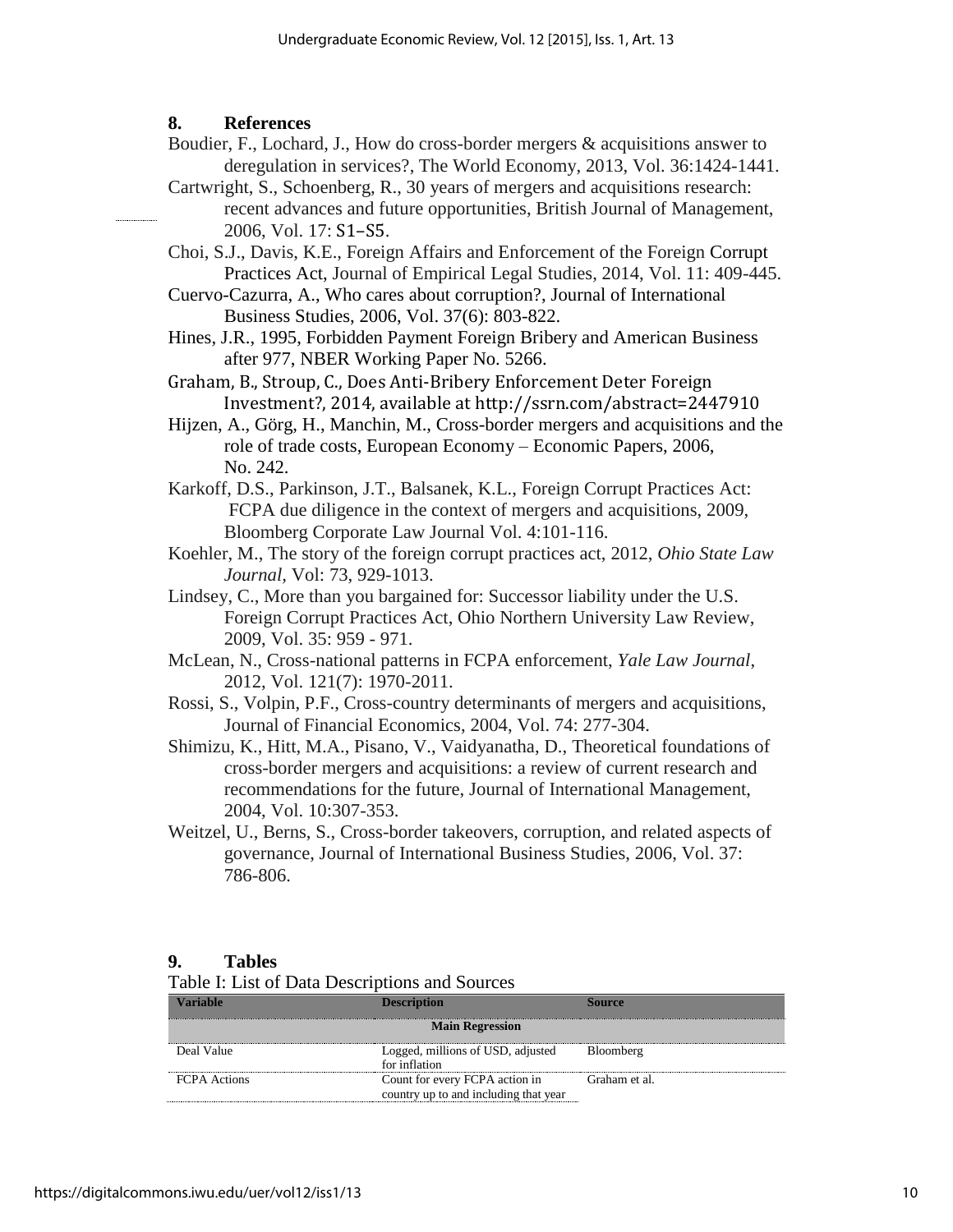| Control of Corruption                                                                               | Scale from -2.5 (low control) to 2.5<br>(high control)                                      | World Bank [1]                                                                   |
|-----------------------------------------------------------------------------------------------------|---------------------------------------------------------------------------------------------|----------------------------------------------------------------------------------|
| Population                                                                                          | Of target country, in millions                                                              | Centre d'Etudes Prospectives et<br>d'Informations Internationales<br>(CEPII) [2] |
| Gross Domestic Product (GDP)                                                                        | Of target country, in current million<br>USD                                                | CEPII <sup>[2]</sup>                                                             |
| GDP per capita                                                                                      | Of target country, in current USD                                                           | CEPII <sup>[2]</sup>                                                             |
| <b>GDP</b> Growth Rate                                                                              | Of targer country, percentage                                                               | World Bank [3]                                                                   |
| <b>Time Difference</b>                                                                              | Time in $target - time$ in acquirer                                                         | CEPII <sup>[2]</sup>                                                             |
| General Agreement on Trade and<br>Tariffs (GATT) Membership                                         | 1=GATT/WTO membership                                                                       | CEPII <sup>[2]</sup>                                                             |
| Regional Trade Agreement w/US                                                                       | $1$ =membership                                                                             | World Trade Organization (WTO)<br>[4]                                            |
| Mutual Legal Assistance Treaty                                                                      | 1=presence of treaty                                                                        | Library of Congress THOMAS [5]                                                   |
| Common Official Language                                                                            | 1=common official or primary<br>language                                                    | CEPII <sup>[2]</sup>                                                             |
| Common Legal Origins                                                                                | $1 = common$ legal origins                                                                  | CEPII <sup>[2]</sup>                                                             |
|                                                                                                     | <b>Alternative Regressions</b>                                                              |                                                                                  |
| <b>Termination Rate</b>                                                                             | $=$ Terminated deals in target country<br>over total deals in target country (%)            | Bloomberg                                                                        |
| <b>Government Effectiveness</b>                                                                     | 1=lowest quartile of Government<br>Effectiveness                                            | World Bank [1]                                                                   |
| <b>Acquirer Number of Employees</b>                                                                 | Standard units                                                                              | Bloomberg                                                                        |
| Target Number of Employees                                                                          | Standard units                                                                              | Bloomberg                                                                        |
| <b>Acquirer Total Assets</b>                                                                        | Millions of USD, adjusted for CPI                                                           | Bloomberg                                                                        |
| <b>Target Total Assets</b>                                                                          | Millions of USD, adjusted for CPI                                                           | Bloomberg                                                                        |
| High Interaction with Government<br>Industry                                                        | Target Firm in basic materials,<br>government, utilities, or energy<br>sectors              | Bloomberg                                                                        |
| Medium Interaction with<br>Government Industry                                                      | Target Firm in communications,<br>financial, or funds sectors                               | Bloomberg                                                                        |
| Low Interaction with Government<br>Industry                                                         | Target Firm in consumer, cyclical<br>and non-cyclical, industrial, or<br>technology sectors | Bloomberg                                                                        |
| Same Industry                                                                                       | $1 = Target$ and Acquirer firms in<br>same industry sector                                  | Bloomberg                                                                        |
|                                                                                                     | Footnotes: [1] http://info.worldbank.org/governance/wgi/index.aspx#home                     |                                                                                  |
| [2] http://www.cepii.fr/CEPII/en/bdd_modele/presentation.asp?id=8                                   |                                                                                             |                                                                                  |
| [3] http://data.worldbank.org/indicator/NY.GDP.MKTP.KD.ZG                                           |                                                                                             |                                                                                  |
| [5] http://rtais.wto.org/UI/PublicMaintainRTAHome.aspx<br>[6] http://thomas.loc.gov/home/thomas.php |                                                                                             |                                                                                  |

## Table II: OLS of CBMA Deal Price on FCPA Risk with Corruption Proxy

The table reports estimates of OLS regressions where the dependent variable is the Log of Price of CBMA deal of target firm *i* in country *j* in year *t.* The variable of interest is FCPA risk measured by FCPA actions in country *j*'s by year *t* and Control of Corruption (CCI) in country *j* in year *t* (Column (1))*.* In Column (2), I add year fixed effects. In Column (3) and (4) I add the control variables described in Section III, I control for Corruption, Target Country Market Potential, and Trade Costs. Clustered standard errors appear in parentheses beneath the coefficient estimates. \*, \*\*, and \*\*\* denote statistical significance at the 10%, 5%, and 1%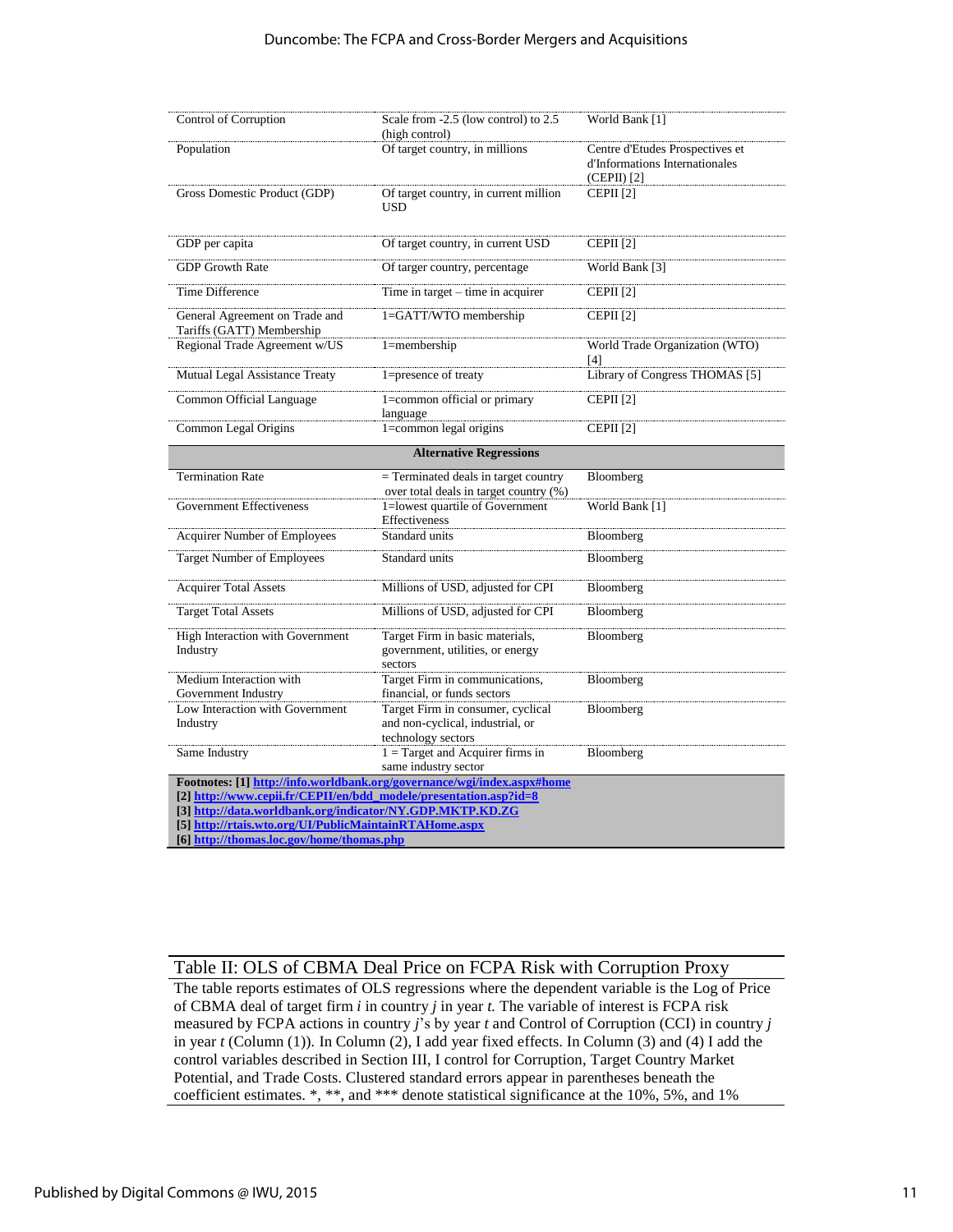| levels, respectively.    |              |              |             |                   |
|--------------------------|--------------|--------------|-------------|-------------------|
| <b>VARIABLES</b>         | (1)          | (2)          | (3)         | $\left( 4\right)$ |
|                          |              |              |             |                   |
| <b>FCPA</b>              | $-0.0431***$ | $-0.0385***$ | $-0.0391**$ | $-0.0507***$      |
|                          | (0.00826)    | (0.00807)    | (0.0186)    | (0.0185)          |
| <b>CCI</b>               | $0.211*$     | $0.230**$    | $0.277***$  | $0.285***$        |
|                          | (0.114)      | (0.116)      | (0.0953)    | (0.0902)          |
| <b>GDP Growth Rate</b>   |              |              | $-0.0397$   | $-0.0159$         |
|                          |              |              | (0.0465)    | (0.0436)          |
| Log GDP                  |              |              | $0.100*$    | $0.131**$         |
|                          |              |              | (0.0541)    | (0.0533)          |
| Time Difference          |              |              | $0.0693**$  | 0.0548            |
|                          |              |              | (0.0306)    | (0.0348)          |
| Common Official          |              |              | $-0.175$    |                   |
| Language                 |              |              | (0.137)     |                   |
| Mutual Legal             |              |              | $-0.00218$  | $-0.0398$         |
| <b>Assistance Treaty</b> |              |              | (0.136)     | (0.158)           |
| Common legal             |              |              |             | $-0.307*$         |
| Origin                   |              |              |             |                   |
|                          |              |              |             | (0.170)           |
| <b>Observations</b>      | 5,941        | 5,941        | 3,693       | 3,693             |
| R-squared                | 0.034        | 0.056        | 0.074       | 0.075             |
| Year FE                  | no           | yes          | yes         | yes               |
| Adj R <sub>2</sub>       | 0.0333       | 0.0541       | 0.0705      | 0.0715            |
|                          |              |              |             |                   |

Table III: Probit Model of Termination on FCPA Risk

The table reports estimates of Probit regressions where the dependent variable is an indicator variable for the termination of CBMA deal of firm *i* in country *j* in year *t* taking a value of one if a deal was terminated after the announcement and zero otherwise. The variable of interest is FCPA risk measured by FCPA actions in country *j*'s by year *t* and Control of Corruption in country *j* in year *t* (Column (1)). In Column (2), I add the control variables described in Section III, I control for FCPA action factors, Target Country Market Potential, and Trade Costs. In Column (3) and (4), I run the same regressions listed above using an OLS estimation technique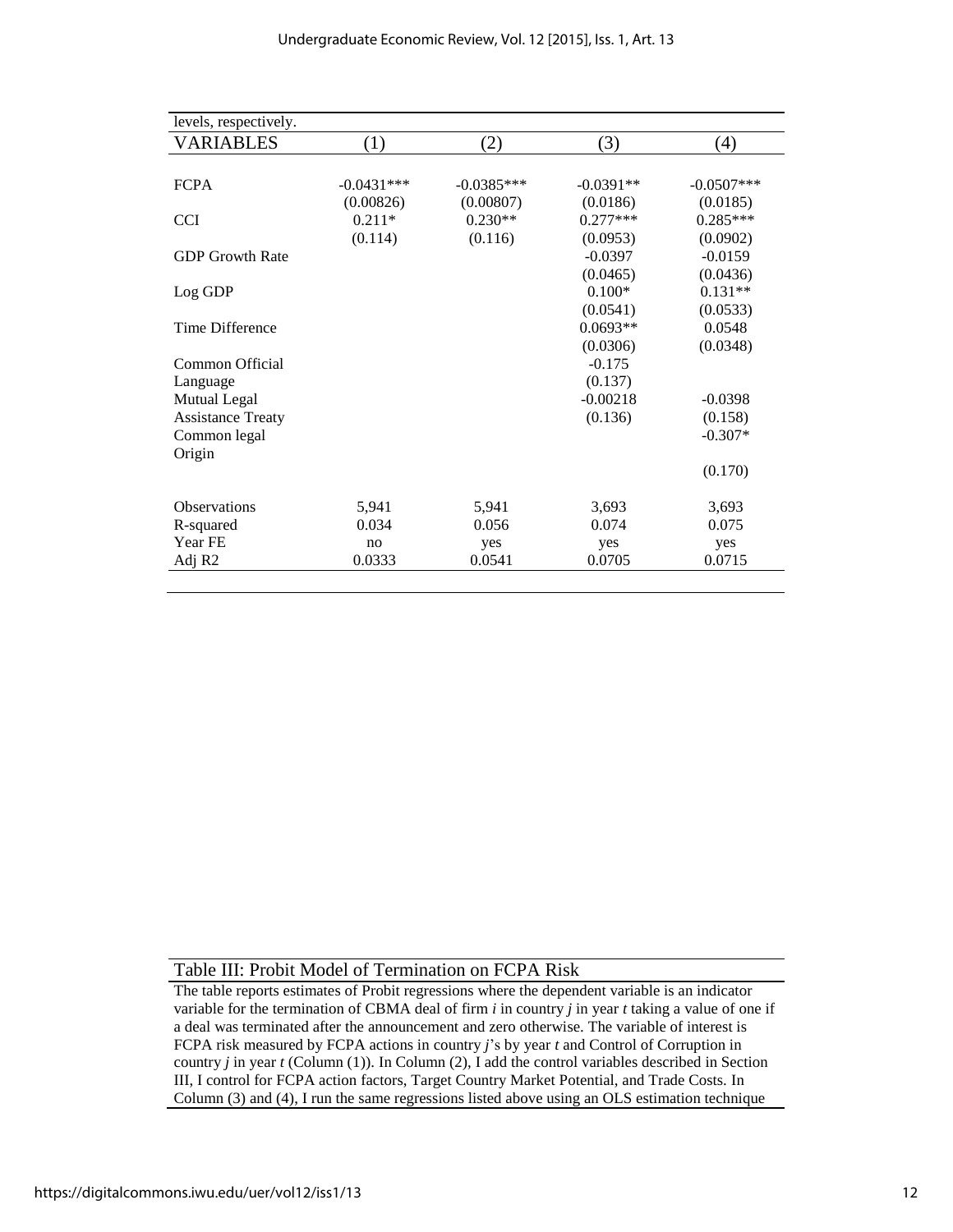| with year fixed effects. Robust standard errors appear in parentheses beneath the coefficient                            |
|--------------------------------------------------------------------------------------------------------------------------|
| estimates for Column (1) and (2) and clustered standard errors for (3) and (4). $\ast$ , $\ast\ast$ , and $\ast\ast\ast$ |
| denote statistical significance at the 10%, 5%, and 1% levels, respectively.                                             |

| VARIABLES               | (1)       | (2)         | (3)        | (4)           |
|-------------------------|-----------|-------------|------------|---------------|
|                         |           |             |            |               |
| <b>FCPA</b>             | 0.00449   | $-0.00367$  | 0.000260   | 0.000672      |
|                         | (0.00600) | (0.0116)    | (0.000459) | (0.000886)    |
| Corruption              | 0.0141    | 0.0710      | 0.00207    | 0.00488       |
|                         | (0.0476)  | (0.0756)    | (0.00568)  | (0.00589)     |
| <b>GDP</b> Growth Rate  |           | $0.0421*$   |            | 0.00204       |
|                         |           | (0.0218)    |            | (0.00204)     |
| Log GDP                 |           | $-0.0625$   |            | $-0.00435$    |
|                         |           | (0.0442)    |            | (0.00272)     |
| Time Difference         |           | $-0.0404**$ |            | $-0.00385***$ |
|                         |           | (0.0188)    |            | (0.000962)    |
| Common Official         |           | 0.0427      |            | $0.0130**$    |
| Language                |           |             |            |               |
|                         |           | (0.187)     |            | (0.00628)     |
| Mutual Legal Assistance |           | $-0.154$    |            | 0.00206       |
| Treaty                  |           | (0.147)     |            | (0.00683)     |
| <b>Observations</b>     | 11,576    | 6,815       | 11,576     | 6,815         |
| R-squared               |           |             | 0.007      | 0.013         |
| Year FE                 | no        | no          | yes        | yes           |
| Adj R <sub>2</sub>      |           |             | 0.00539    | 0.0107        |

Table IV: OLS Regression CBMA Price on FCPA with Industry Controls

The table reports estimates of OLS regressions where the dependent variable is the Log of Price of CBMA deal of target firm *i* in country *j* in year *t.* The variable of interest is FCPA risk measured by FCPA actions in country *j*'s by year *t* and Corruption in country *j* in year *t.* In Column (1), I add the control variables described in Section III, I control for Target Country Market Potential, and Trade Costs. In Column (2), I add a dummy for horizontal deals. In Column (3), I add Industry Risk dummies. In Column (4), I add Target Size controls. In Column (5), I include all Industry controls. I add year fixed effects in all regressions. Robust standard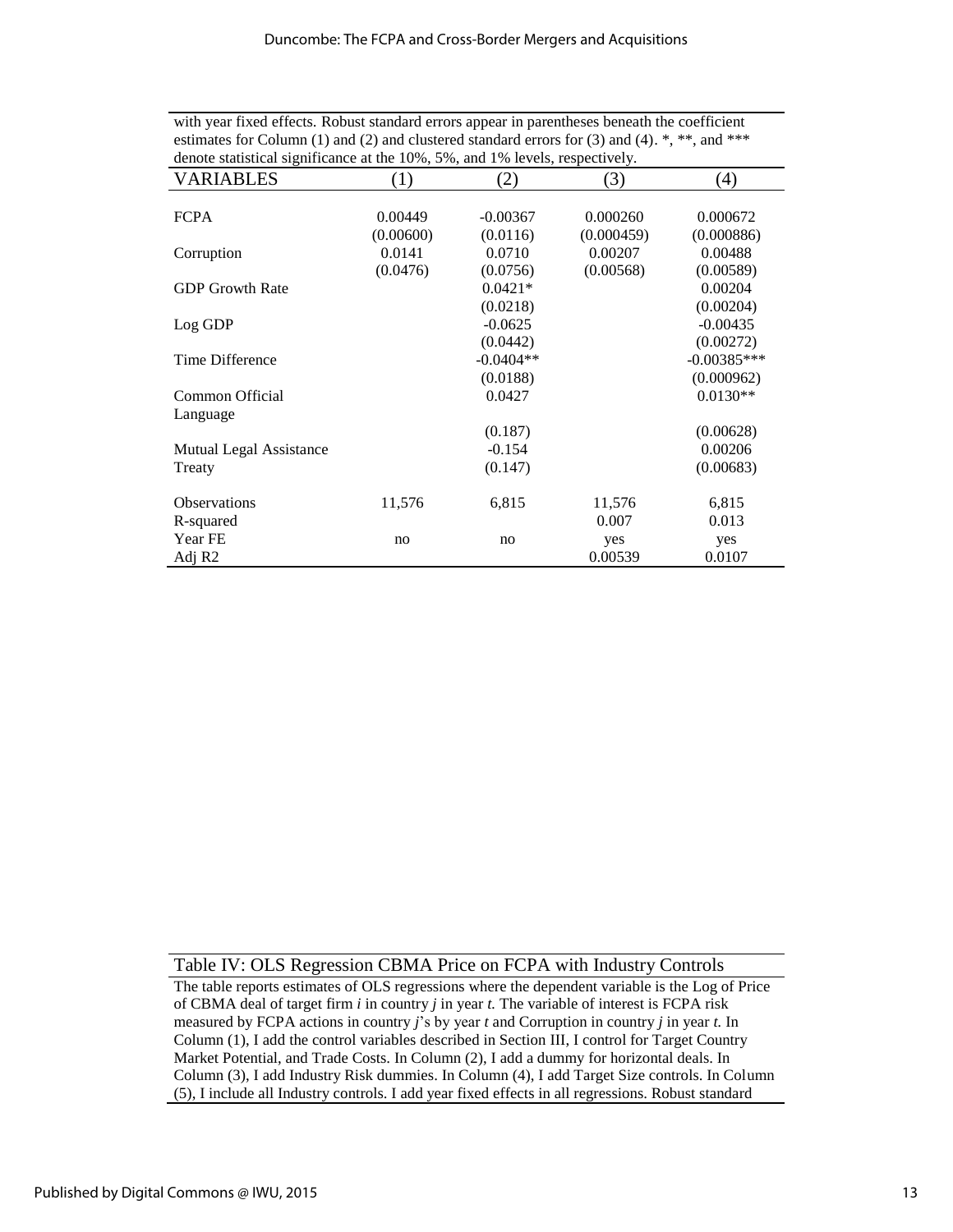| <b>VARIABLES</b>         | (1)         | (2)          | (3)          | (4)        | (5)        |
|--------------------------|-------------|--------------|--------------|------------|------------|
|                          |             |              |              |            |            |
| <b>FCPA</b>              | $-0.0391**$ | $-0.0490***$ | $-0.0491***$ | $-0.0696$  | $-0.0535$  |
|                          | (0.0186)    | (0.0162)     | (0.0166)     | (0.0624)   | (0.0669)   |
| Corruption               | $0.277***$  | 0.142        | 0.154        | 0.113      | 0.00403    |
|                          | (0.0953)    | (0.0927)     | (0.0978)     | (0.184)    | (0.229)    |
| <b>GDP</b> Growth        | $-0.0397$   | $-0.0335$    | $-0.0412$    | $-0.0507$  | $-0.0920$  |
| Rate                     |             |              |              |            |            |
|                          | (0.0465)    | (0.0383)     | (0.0402)     | (0.0793)   | (0.106)    |
| Log GDP                  | $0.100*$    | $0.107**$    | $0.108**$    | $-0.121$   | $-0.153$   |
|                          | (0.0541)    | (0.0504)     | (0.0522)     | (0.0881)   | (0.125)    |
| Time Difference          | $0.0693**$  | $0.0585***$  | $0.0683***$  | 0.0137     | $-0.0253$  |
|                          | (0.0306)    | (0.0192)     | (0.0201)     | (0.0414)   | (0.0532)   |
| Common Official          | $-0.175$    | $-0.00578$   | $-0.0576$    | 0.327      | 0.339      |
| Language                 | (0.137)     | (0.134)      | (0.137)      | (0.231)    | (0.304)    |
| <b>Mutual Legal</b>      | $-0.00218$  | $-0.0329$    | $-0.0523$    | 0.148      | 0.337      |
| <b>Assistance Treaty</b> | (0.136)     | (0.135)      | (0.140)      | (0.247)    | (0.288)    |
| <b>High Risk</b>         |             |              | $0.746***$   |            | 0.424      |
| Industry                 |             |              |              |            |            |
|                          |             |              | (0.154)      |            | (0.380)    |
| Medium Risk              |             |              | $0.227*$     |            | $-0.0525$  |
| Industry                 |             |              | (0.124)      |            | (0.256)    |
| Horizontal Deal          |             | $0.545***$   |              |            | 0.198      |
|                          |             | (0.104)      |              |            | (0.223)    |
| Log Target Total         |             |              |              | $0.542***$ | $0.469***$ |
| Assets                   |             |              |              | (0.0783)   | (0.0847)   |
| Log Target No.           |             |              |              | $0.118*$   | $0.142*$   |
| of Employees             |             |              |              | (0.0693)   | (0.0800)   |
| <b>Observations</b>      | 3,693       | 2,046        | 1,979        | 372        | 274        |
| R-squared                | 0.074       | 0.099        | 0.100        | 0.470      | 0.483      |
| Year FE                  | yes         | yes          | yes          | yes        | yes        |
| Adj R <sub>2</sub>       | 0.0705      | 0.0923       | 0.0931       | 0.446      | 0.445      |

errors appear in parentheses beneath the coefficient estimates. \*, \*\*, and \*\*\* denote statistical significance at the 10%, 5%, and 1% levels, respectively.

Table V: OLS of Price on FCPA Risk with Governance Proxy

The table reports estimates of OLS regressions where the dependent variable is the Log of Price of CBMA deal of target firm *i* in country *j* in year *t.* The variable of interest is FCPA risk measured by FCPA actions in country *j*'s by year *t* and Governance in country *j* in year *t*  (Column (1))*.* In Column (2), I add year fixed effects. In Column (3) and (4) I add the control variables described in Section III, I control for Target Country Market Potential, and Trade Costs. Clustered standard errors appear in parentheses beneath the coefficient estimates. \*, \*\*, and \*\*\* denote statistical significance at the 10%, 5%, and 1% levels, respectively.